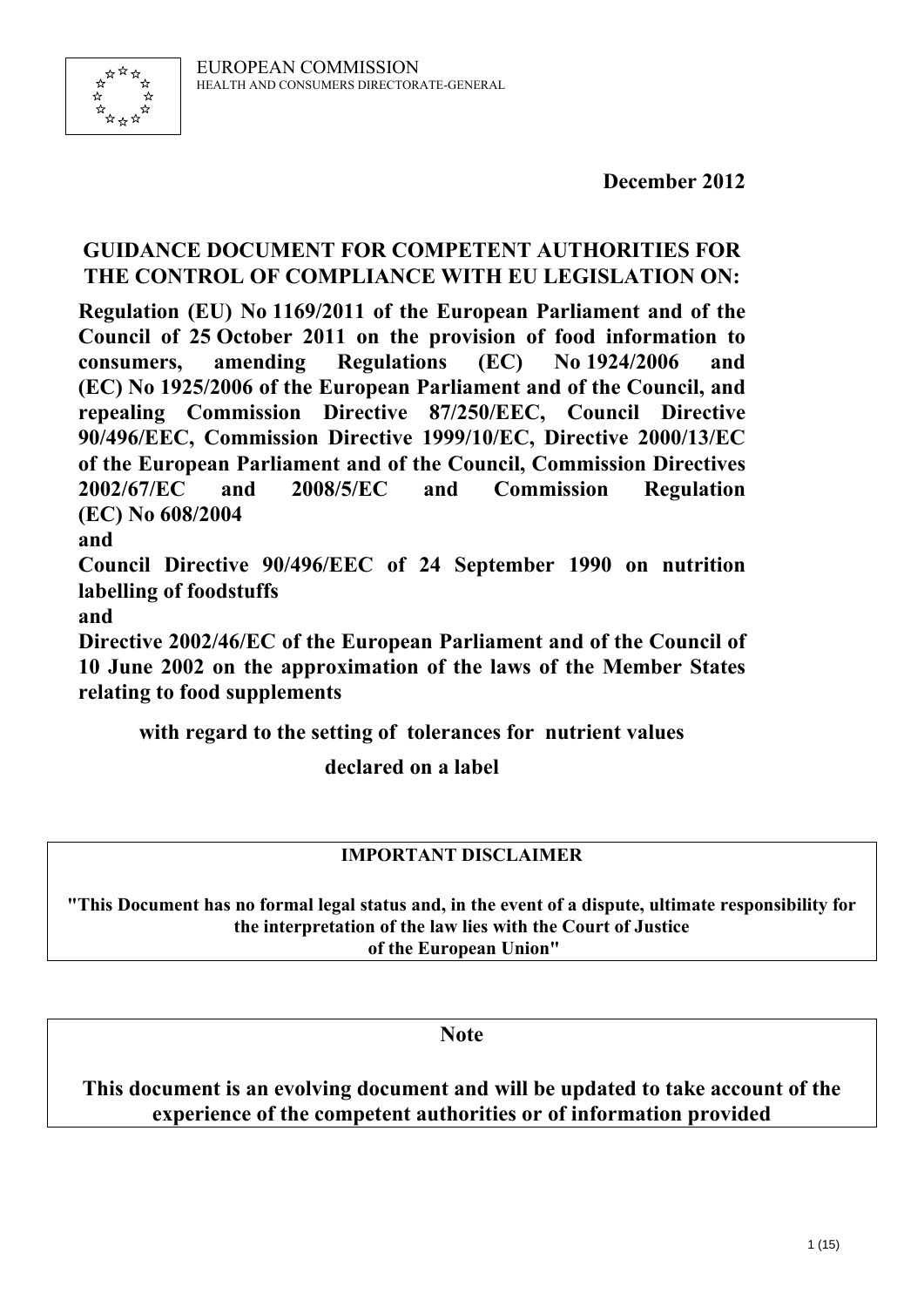## **1. INTRODUCTION**

Tolerances for nutrition labelling purposes are important as it is not possible for foods to always contain the exact nutrient levels labelled, due to natural variations and variations from production and during storage. However, the nutrient content of foods should not deviate substantially from labelled values to the extent that such deviations could lead to consumers being misled.

This document has been drawn up by mutual agreement between the Commission services and the representatives of the Member States. The guidelines given in this document cannot be regarded as official interpretation of the legislation, this being the exclusive reserve of the judicial authorities, i.e. the national courts and the Court of Justice of the European Union.

After reaching agreement on this guidance document, Member States are reminded that all controls carried out to verify the compliance with the relevant labelling requirements, taking into account the described tolerances, shall be accounted for in the Multi-annual national control plans, as required by Article 41 of Regulation (EC) No 882/2004 of the European Parliament and of the Council of 29 April 2004 on official controls performed to ensure the verification of compliance with feed and food law, animal health and animal welfare rules<sup>1</sup> (hereinafter: Regulation (EC) No 882/2004). Member States also have to report back yearly to the Commission on the results of such controls according to Article 44 of Regulation (EC) No 882/2004. In the latter context, Member States are encouraged to provide the Commission with the number of tests performed, the food categories tested, the results of the tests compared with the values that were controlled and the decisions taken, e.g. measures taken in case the measured value was outside the tolerance of the declared value. Based on the experiences gained the Commission and the Member States can discuss and agree on future modifications of the guidance document. Stakeholders will be consulted accordingly.

The Commission recommends that a pragmatic and proportionate approach should be followed for the adaptation of official controls on the basis of this EU guidance on tolerances. Therefore, it could be accepted that for a certain period of time a smooth transition applies which should end at the latest on 13 December 2014. Economic operators should be informed accordingly. Also, Member States that had already national provisions on tolerances in place before this guidance was published may consider to apply a smooth transition to controls of products labelled prior to and during such a transition period

### **1.1 Scope of this guidance**

This document (hereinafter: 'this guidance') has been prepared to provide guidance to Member States' control authorities and food business operators on the tolerances for nutrition labelling purposes. Tolerances mean the acceptable differences between the nutrient values declared on a label and those established in the course of official controls, in relation to the 'nutrition declaration' or 'nutrition labelling' as described in Regulation (EU) No 1169/2011 of the European Parliament and of the Council of 25 October 2011 on the provision of food information to consumers<sup>2</sup>; Council Directive 90/496/EEC of 24 September 1990 on nutrition labelling for foodstuffs<sup>3</sup>; and in relation to the nutrition labelling of food supplements, as described in Directive 2002/46/EC of the European Parliament and of the Council of 10 June 2002 on the approximation of the laws of the Member States relating to food supplements<sup>4</sup>.

This guidance is, in general, also applicable for the nutrition labelling of foods under Regulations (EC) No 1925/2006/EC of the European Parliament and the Council on the addition of vitamins and minerals and of certain other substances to foods<sup>5</sup> and No 1924/2006 of the European Parliament and of the Council of 20

1

<sup>1</sup> OJ L 165, 30.4.2004, p. 1–141

<sup>2</sup> OJ L 304, 22.11.2011, p. 18

<sup>3</sup> OJ L 276, 6.10.1990, p. 40

<sup>4</sup> OJ L 183, 12.7.2002, p. 51

<sup>5</sup> OJ L 404, 30.12.2006, p. 26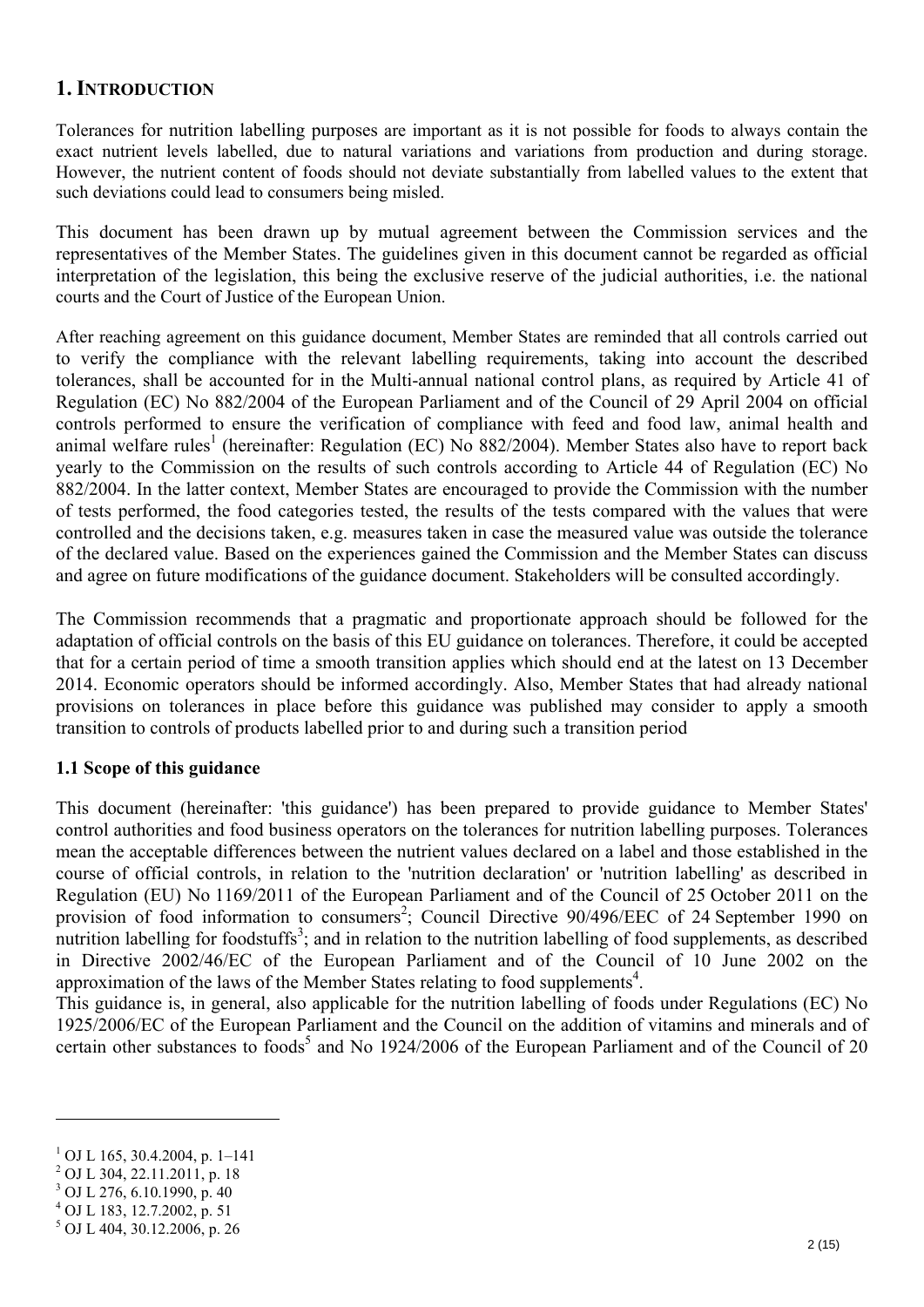December 2006 on nutrition and health claims made on foods<sup>6</sup>. Guidance on such tolerances is given in sections 3 and 4 of this document.

Levels of nutrients and other substances in foods are measured by Member States' control authorities in order to control the compliance with levels of nutrients and other substances specified in the conditions of use for nutrition claims as listed in the Annex to Regulation (EC) No 1924/2006 and for health claims as authorised via implementing measures of the Regulation. Tolerances for such controls are specified in section 5 of this document.

Levels of vitamins and minerals added to foods as regulated by Regulation (EC) No 1925/2006/EC are measured by Member States' control authorities in order to control the compliance with levels of nutrients declared in the nutrition labelling. Tolerances for such controls are specified in section 5 of this document.

This guidance does not cover tolerances around the declared value for levels of vitamins and minerals added to foods when the addition is mandatory according to national provisions as described in Article 11 of Regulation (EC) No 1925/2006. Furthermore, this guidance does not cover tolerances around the declared values for foods regulated by Directive 2009/39/EC of the European Parliament and of the Council of 6 May 2009 on foodstuffs intended for particular nutritional uses<sup>7</sup>

## **1.2 The legislative framework related to control of nutrient values declared on a label**

Article 17 of Regulation (EC) No 178/2002 of the European Parliament and of the Council of 28 January 2002 laying down the principles and requirements of food law, establishing the European Food Safety Authority and laying down procedures in matters of food safety<sup>8</sup> (General Food Law) provides that Member States have the responsibility to enforce food law, and monitor and verify that the relevant requirements of food law are fulfilled by feed and food business operators at all stages of production, processing and distribution. For that purpose, Member States shall maintain a system of official controls and other activities as appropriate to the circumstances.

Article 3 of Regulation (EC) No 882/2004 provides that Member States shall ensure that official controls are carried out regularly, on a risk basis and with appropriate frequency, so as to achieve the objectives of that Regulation taking into account:

- identified risks associated with animals, feed or food, feed or food businesses, the use of feed or food or any process, material, substance, activity or operation that may influence feed or food safety, animal health or animal welfare;
- feed or food business operators' past record as regards compliance with feed or food law or with animal health and animal welfare rules;
- the reliability of any own checks that have already been carried out; and
- any information that might indicate non-compliance.

Official controls shall be applied, with the same care, to exports outside the Union, to the placing on the market within the Union and to introduction from third countries. Member States shall also take the necessary measures to ensure that products intended for dispatch to another Member State are controlled with the same care as those intended to be placed on the market in their own territory.

1

**<sup>6</sup>** OJ L 404, 30.12.2006, p. 9

<sup>7</sup> OJ L 124, 20.5.2009, p. 21

<sup>8</sup> OJ L 31, 1.2.2002, p. 1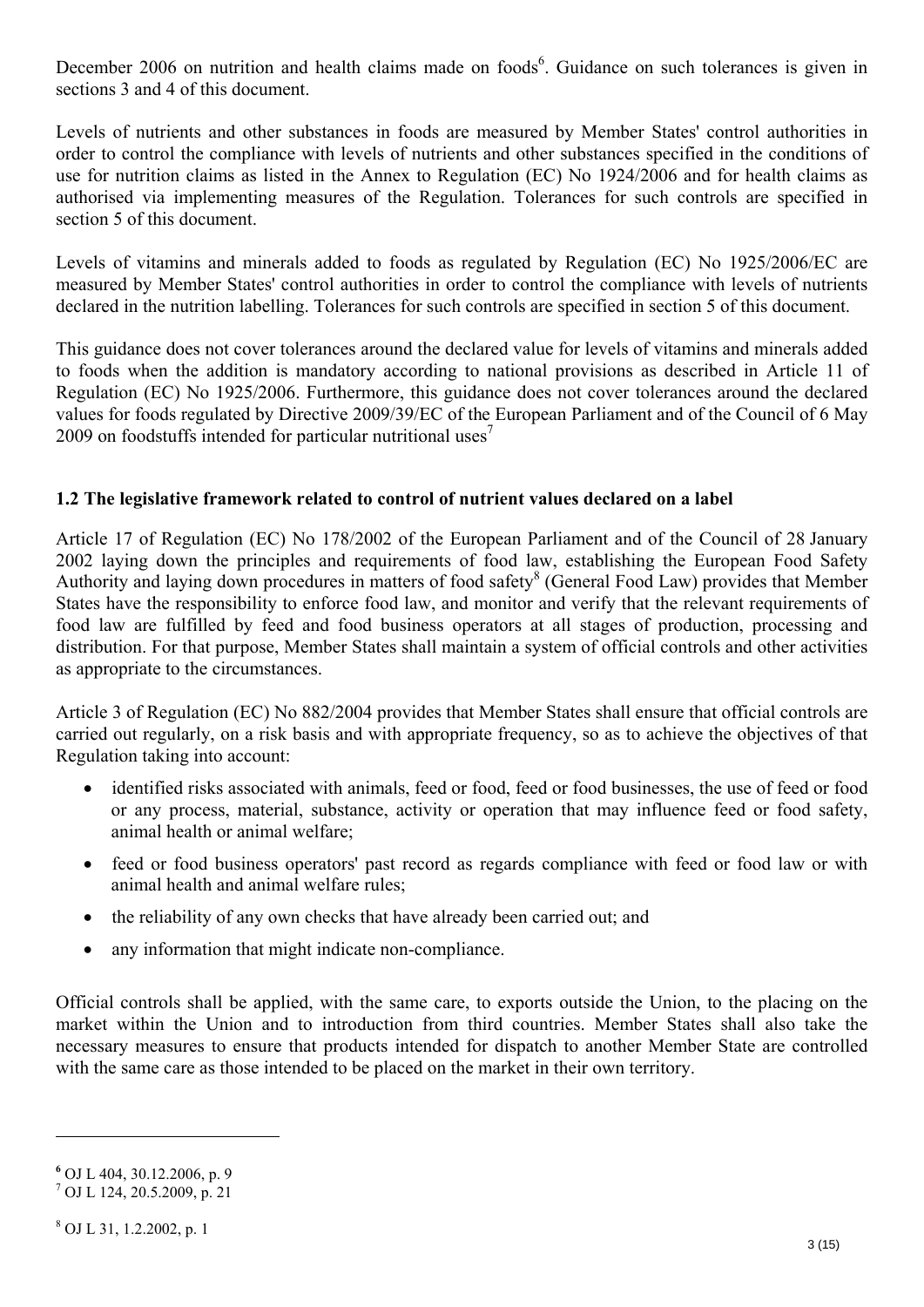As regards the control of nutrient values declared on a label, in addition to the above mentioned general control provisions, three legislative texts are concerned:

- **Regulation (EU) No 1169/2011 of the European Parliament and of the Council of 25 October 2011 on the provision of food information to consumers**
- **Council Directive 90/496/EEC of 24 September 1990 on nutrition labelling for foodstuffs**
- **Directive 2002/46/EC of the European Parliament and of the Council of 10 June 2002 on the approximation of the laws of the Member States relating to food supplements**

Regulation (EU) No 1169/2011 will apply from 13 December 2014 and at the same time Directive 90/496/EEC will be repealed.

Without prejudice to specific provisions in the different pieces of legislation, rules about nutrition labelling of one or more of the three pieces of legislations mentioned above apply also to Regulation (EC) No 1924/2006/EC, Regulation (EC) No 1925/2006 and to Directive 2009/39/EC.

Directive 90/496/EEC and Regulation (EU) No 1169/2011 indicate that the energy and nutrient content should be labelled as the 'average value', which means the value that best represents the amount of the nutrient which a given food contains, and allows for natural variability of foodstuffs, seasonal variability, patterns of consumption and other factors which may cause the actual value to vary. The declared values shall, according to the individual case, be average values based on:

- a) the manufacturer's analysis of the food;
- b) a calculation from the known or actual average values of the ingredients used;
- c) a calculation from generally established and accepted data.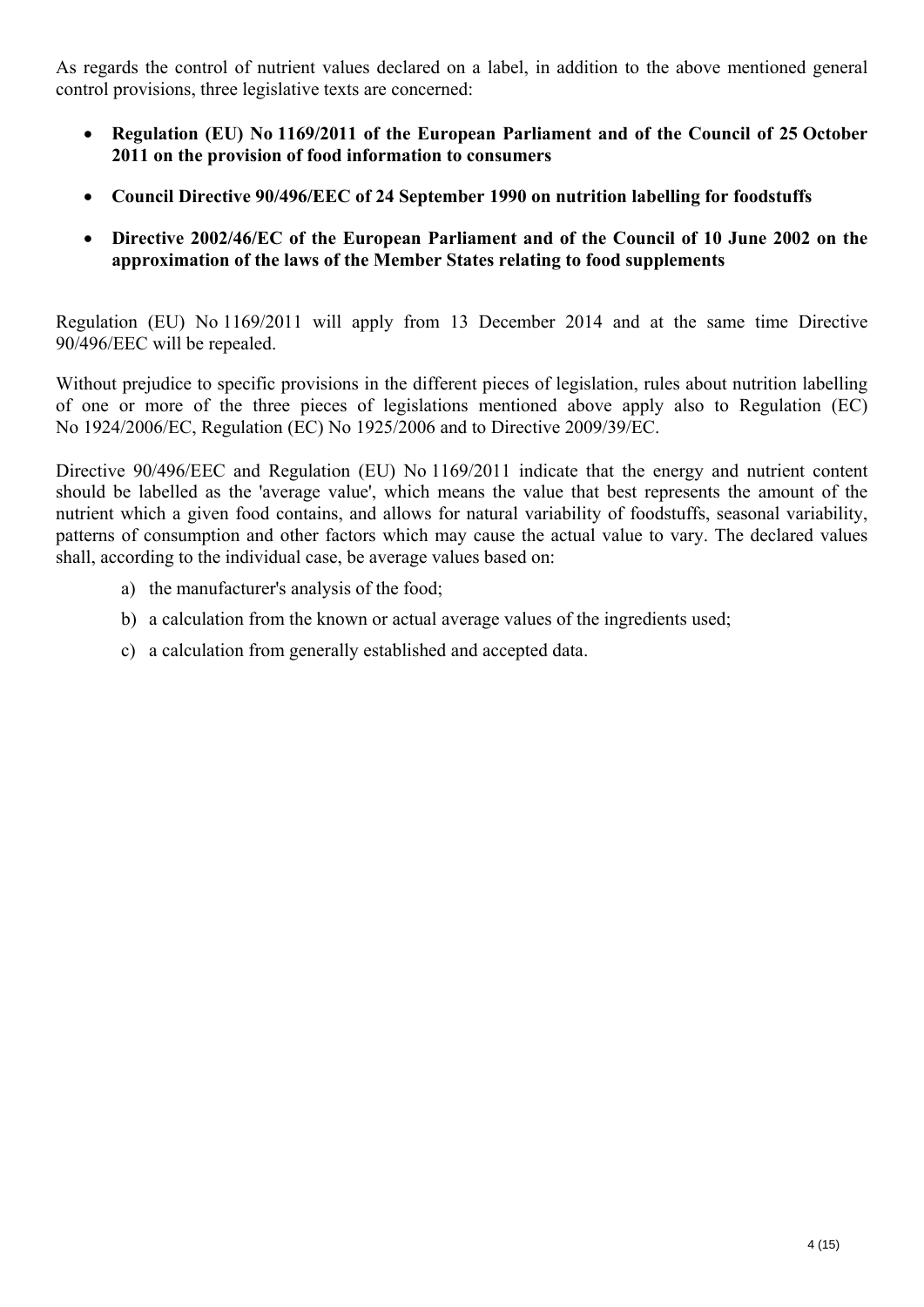## **2. GENERAL PRINCIPLES**

The actual amount of a nutrient in a product may vary compared to the value declared on a label due to factors such as the source of values (values derived from literature and calculated by recipe instead of analysis), the accuracy of analysis, the variation in the raw materials, the effect of processing, nutrient stability and storage conditions and storage time.

#### **2.1 Tolerances and food safety issues**

The factor of food safety is to be taken into account when setting tolerances for added vitamins and minerals to food including food supplements. Excessive intakes of vitamins and minerals may result in adverse effects and it is therefore necessary to set maximum amounts for them when they are added to foods or present in food supplements. Provisions for establishing maximum amounts for vitamins and minerals are included in Regulation (EC) No 1925/2006 on the addition of vitamins and minerals and of certain other substances to foods and in Directive 2002/46/EC on food supplements. The tolerance range around a declared value may extend above the maximum amount of vitamins or minerals added to foods or present in food supplements harmonised at EU level according to the provisions in Regulation (EC) No 1925/2006 on the addition of vitamins and minerals and of certain other substances to foods and according to the provisions in Directive 2002/46/EC on food supplements. In this case, the maximum amount has priority over the tolerance range around the declared value and would therefore limit the upper end of the tolerance around the declared value.

In the absence of harmonised rules on maximum amounts in foods and food supplements Member States may establish national rules in compliance with Articles 34 and 36 of the Treaty on the Functioning of the European Union. However, in doing so, they should also follow the criteria laid down in Regulation (EC) No 1925/2006 and Directive 2002/46/EC. In case the tolerance range around a declared value extends above the maximum amount established by Member States as national rules, in compliance with Articles 34 and 36 of the Treaty on the Functioning of the European Union for which Member States should also follow the criteria laid down in Regulation (EC) No 1925/2006 and Directive 2002/46/EC, the current practice of handling such issues before this guidance document was agreed may be maintained.

As soon as harmonised rules on maximum amounts in foods and food supplements for vitamins and minerals have been established in the EU legislation, it should be considered whether this guidance document needs to be revised.

### **2.2 Compliance over shelf life**

The measured value should be within the tolerances around the declared value during the entire shelf life.

#### **2.3 Application of tolerance ranges of section 3 and section 5.2 of this guidance**

Tolerances for nutrition labelling purposes are important as it is not possible for foods to always contain the exact levels of energy and nutrients that are labelled, due to natural variations and variations from production and during storage. However, the nutrient content of foods should not deviate substantially from labelled values to the extent that such deviations could lead to consumers being misled. The declared values should, according to the individual case, be average values and based on

- a) the manufacturer's analysis of the food;
- b) a calculation from the known or actual average values of the ingredients used; or
- c) a calculation from generally established and accepted data.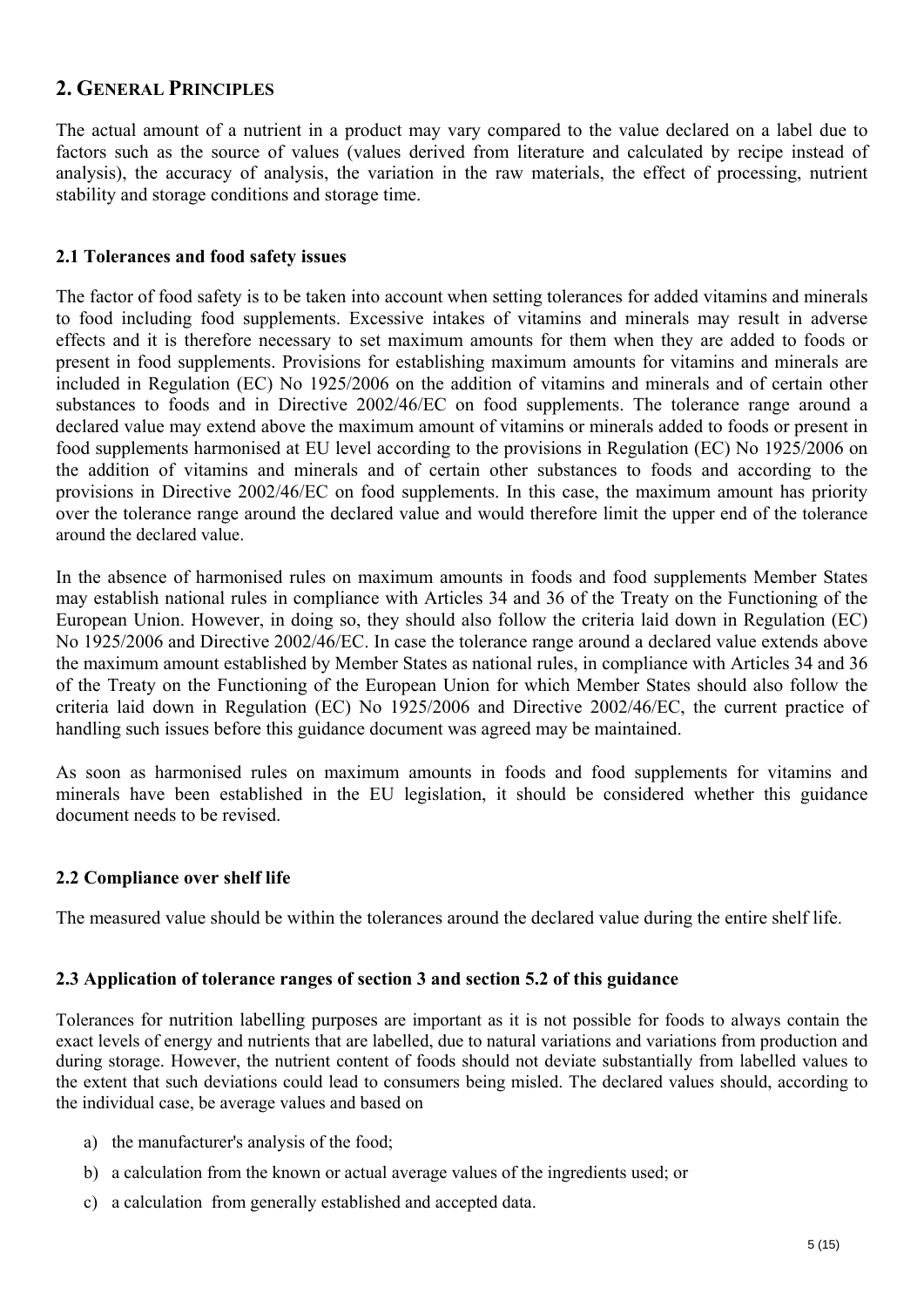Regardless of how nutrition declarations are derived, food business operators should act in good faith to ensure a high degree of accuracy of those nutrition declarations. In particular, declared values should approximate to the average values across multiple batches of food and should not be established at either extreme of a defined tolerance range. For nutrients where consumers are generally interested in reducing their intakes (such as fats, sugars and salt/sodium), the declared values should not be established at the lower tolerance range whilst the measured or calculated average value would be higher than this declared value. Also, for nutrients where consumers are generally interested in higher levels, the declared values should not be established at the higher tolerance range whilst the measured or calculated average value would be lower than this declared value.

### **2.4 Aspects to be taken into account when the measured value is outside the tolerance for the declared value**

If the value measured is outside the tolerance for the declared value this should be subject to a specific assessment to decide whether some action/measures should be taken. The following aspects should, for example, be taken into account in this consideration:

- a) the nutrient in question
- b) the extent of the deviation
- c) the nature of the deviation (overestimation or underestimation) in relation to the nutrient concerned
- d) natural high variation of the nutrient, including seasonality
- e) particular high degradation rates of nutrients in some food matrices
- f) particular high analytical variability of nutrients in a specific food matrix
- g) particular low homogeneity of a product leading to particular high variation of nutrient content in a product that is not offset by the sampling procedure
- h) compliance of the majority of samples from the lot with the tolerance range, if such data is available
- i) validity of the manufacturer's process for establishing the declared nutrient value
- j) how the self-monitoring of the company functions in general
- k) previous problems or previous sanctions against the company

These aspects will also influence the degree of sanctions if they are considered necessary, whether it should be, for example, extended guidelines, warnings, enforcement notice or fines.

Manufacturers may be asked to provide the rationale justifying deviation from tolerances and details on the particular reasons appearing.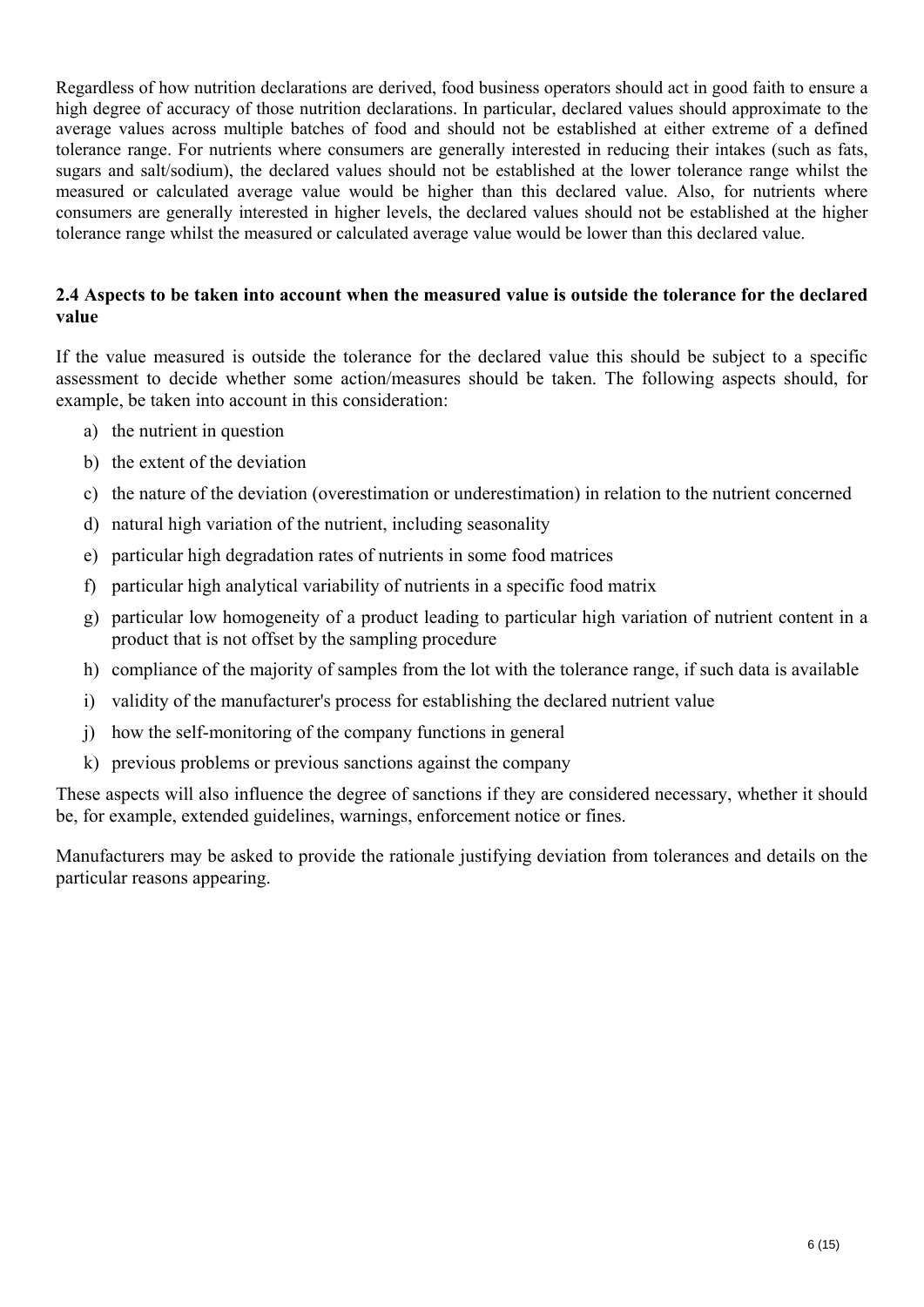# **3. TOLERANCES FOR THE NUTRITION DECLARATION ON FOODS OTHER THAN FOOD SUPPLEMENTS**

For the nutrition declaration of nutrients for which a nutrition or health claim is made according to Regulation 1924/2006/EC, as well as for added vitamins and minerals according to Regulation 1925/2006/EC different tolerances may apply which are specified in section 5.

The tolerance values listed include the uncertainty of measurement associated with a measured value. Therefore, no further allowance for uncertainty of measurement has to be made when deciding whether a measured value is compliant with the declared value.

|                          | <b>Tolerances for foods</b>               |  |  |
|--------------------------|-------------------------------------------|--|--|
|                          | (includes uncertainty of measurement)     |  |  |
| <b>Vitamins</b>          | $+50\%**$<br>$-35%$                       |  |  |
| <b>Minerals</b>          | $+45%$<br>$-35%$                          |  |  |
| Carbohydrate,            | $10$ g per 100 g:<br>$\pm 2$ g            |  |  |
| Sugars,                  | 10-40 g per $100$ g:<br>$\pm 20\%$        |  |  |
| Protein,<br><b>Fibre</b> | $>40$ g per 100 g:<br>$\pm 8$ g           |  |  |
| Fat                      | $10$ g per 100 g:<br>$\pm 1.5$ g          |  |  |
|                          | 10-40 g per $100$ g:<br>$\pm 20\%$        |  |  |
|                          | $>40$ g per 100 g:<br>$\pm 8$ g           |  |  |
| Saturates,               | $<$ 4 g per 100 g:<br>$\pm 0.8$ g         |  |  |
| Mono-unsaturates,        | $\geq$ 4g per 100 g:<br>$\pm 20\%$        |  |  |
| Polyunsaturates          |                                           |  |  |
| Sodium                   | $< 0.5$ g per 100 g:<br>$\pm 0.15$ g      |  |  |
|                          | $≥0.5$ g per 100 g:<br>$\pm 20\%$         |  |  |
| <b>Salt</b>              |                                           |  |  |
|                          | $\leq$ 1.25 g per 100 g:<br>$\pm 0.375$ g |  |  |
|                          | $≥1.25$ g per 100 g:<br>$\pm 20\%$        |  |  |

**Table 1: tolerances for foods other than food supplements including measurement uncertainty**

\*\* for vitamin C in liquids, higher upper tolerance values could be accepted

## **Example 1:**

- A food product with a nutrition declaration of sugars of 8.5 g and no claim made about its sugar content
- According to the rounding guidelines of section 6 this equals to 8.45 to 8.54 g sugars /100 g
- Lower tolerance: lower value  $(8.45)$  minus lower tolerance for sugars from section 3 which is 2 g;  $8.45 - 2 = 6.45$  g/100 g; according to the rounding guidelines of section 6 the lower bound tolerance will be 6.5 g/100 g
- Upper tolerance: upper value (8.54) plus the upper tolerance for sugars from section 3 which is 2 g;  $8.54 + 2 = 10.54$  g/100 g; according to the rounding guidelines of section 6 the upper bound tolerance will be 11 g/100 g
- If official control finds a sugar content:

- within the range of 6.5 to 11 g/100 g this product is found to be within the tolerance range according to the criteria laid down in section 3;

- between the declared value (8.5 g) and the upper tolerance limit, control of compliance with section 2.3 should be considered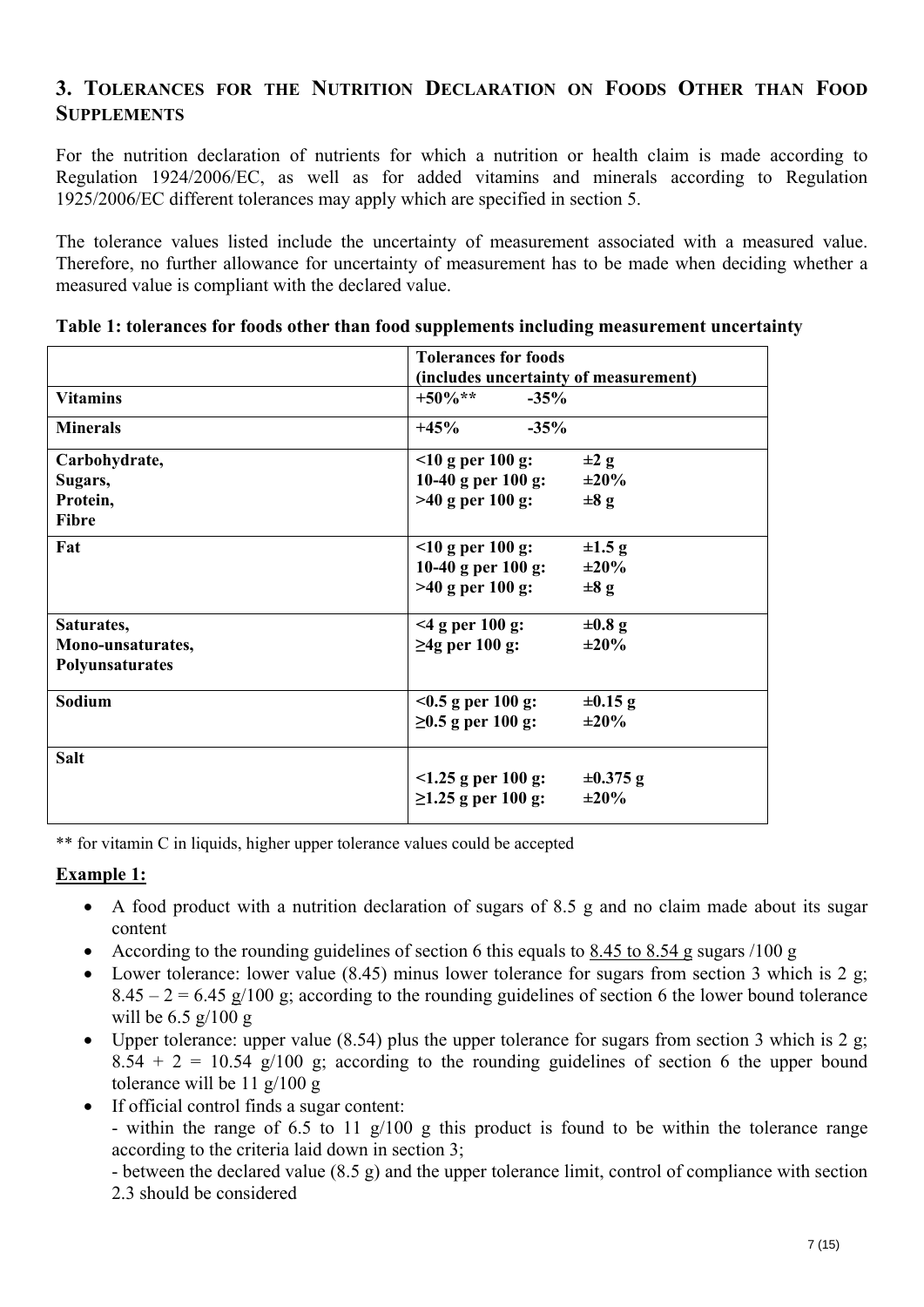- that is outside the range of 6.5 to 11 g/100 g, section 2.4 should be considered which gives examples of aspects to be taken into account when the measured value is outside the tolerance for the declared value

## **4. TOLERANCES FOR VITAMINS AND MINERALS IN FOOD SUPPLEMENTS**

Tolerance for vitamins and minerals in food supplements are set including all factors for variation: tolerance values listed include the uncertainty of measurement associated with a measured value. Therefore, no further allowance for measurement uncertainty has to be made when deciding whether a measured value is compliant with the declared value.

|  |  |  | Table 2: Tolerances for food supplements including measurement uncertainty |  |
|--|--|--|----------------------------------------------------------------------------|--|
|  |  |  |                                                                            |  |

|                 | <b>Tolerances for supplements</b><br>(includes uncertainty of measurement) |  |  |
|-----------------|----------------------------------------------------------------------------|--|--|
| <b>Vitamins</b> | $+50\%**$<br>$-20\%$                                                       |  |  |
| <b>Minerals</b> | $-20%$<br>$+45%$                                                           |  |  |

\*\* for vitamin C in liquids, higher upper tolerance values could be accepted

## **Example 2:**

- A food supplement with a nutrition declaration of folic acid of 125 µg per unit and no claim made about its folic acid content
- According to the rounding guidelines of section 6 this equals to 124.5 to 125.4 µg folic acid per unit
- Lower tolerance: lower value (124.5) minus lower tolerance for vitamins from section 4 which is 20% (20 % of 124.5 = 24.9); 124.5 – 24.9 = 99.6 µg per unit and according to the rounding guidelines of section 6 the lower bound tolerance will be 99.6 µg per unit
- Upper tolerance: upper value (125.4) plus the upper tolerance for vitamins from section 4 which is 50% (50% of 125.4 = 62.7); 125.4 + 62.7 = 188.1 µg per unit and according to the rounding guidelines of section 6 the upper bound tolerance will be 188 µg per unit
- If official control finds a folic acid content:

- in the range of 99.6 to 188 µg per unit, this product is found to be within the tolerance range according to the criteria laid down in section 4;

- that is outside the range of 99.6 to 188 µg per unit, section 2.4 should be considered which gives examples of aspects to be taken into account when the measured value is outside the tolerance for the declared value.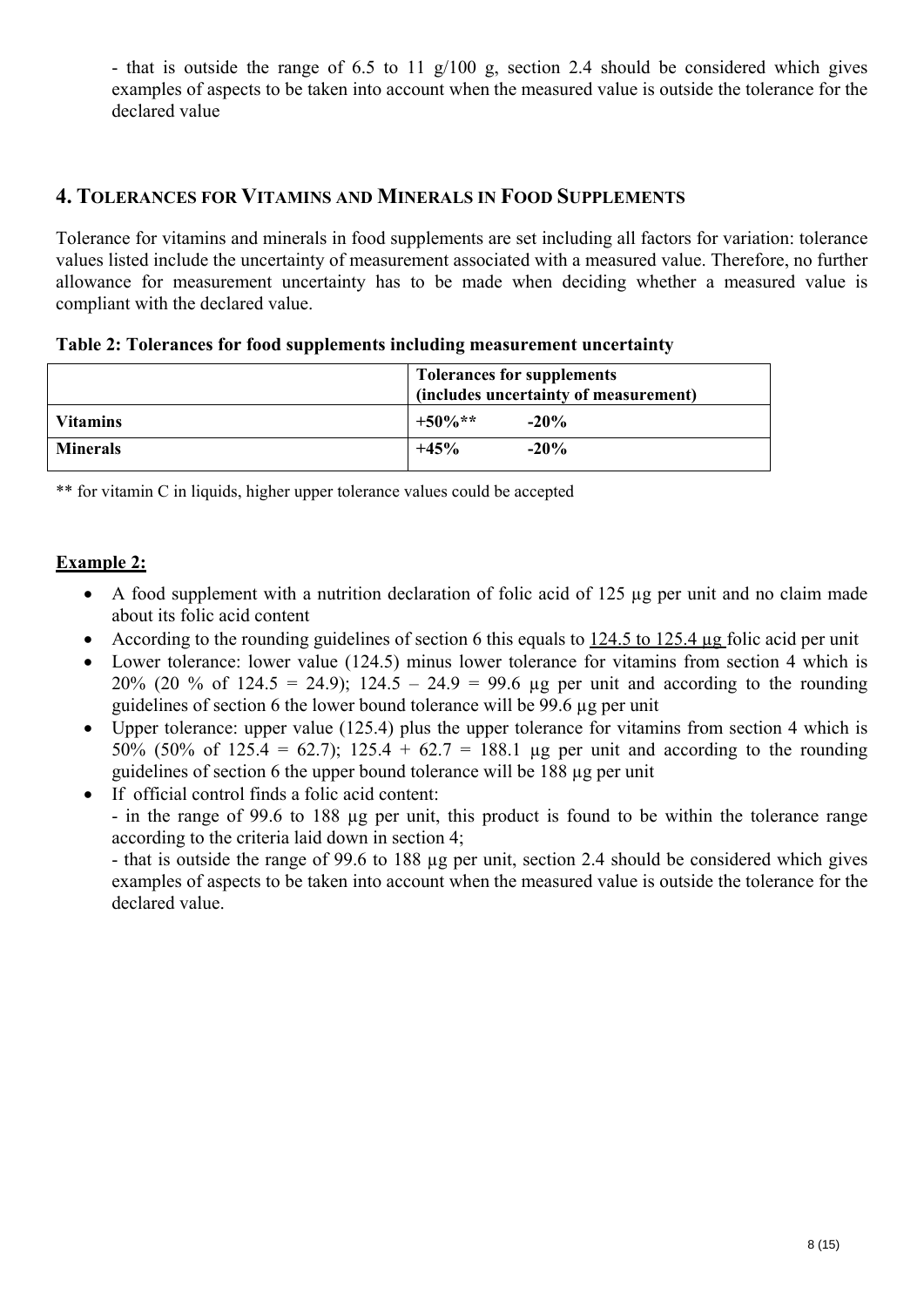# **5. TOLERANCES FOR CONTROLLING THE COMPLIANCE OF LEVELS OF NUTRIENTS AND OTHER SUBSTANCES WITH LEVELS SPECIFIED IN REGULATION 1924/2006/EC AND FOR CONTROLLING THE LEVELS OF VITAMINS AND MINERALS WHEN ADDED TO FOODS ACCORDING TO REGULATION 1925/2006/EC**

This section applies to nutrients and other substances for which a nutrition or health claim is made according to Regulation 1924/2006/EC, and it applies to added vitamins and minerals according to Regulation 1925/2006/EC.

Member States' control authorities measure the levels of nutrients and other substances in foods in order to control the compliance of products using nutrition or health claims with the levels of nutrients and other substances specified in the conditions of use for such claims. The conditions of use of nutrition claims are set in the Annex to Regulation (EC) No 1924/2006 on nutrition and health claims and the conditions of use of health claims are set in the implementing measures authorising health claims. Examples of such nutrient levels specified in the Annex to Regulation (EC) No 1924/2006 are the fat level for a 'low fat' claim, the vitamin or mineral level for a 'source of' claim or the levels specified for different substances in the conditions of use for health claims. All permitted nutrition and health claims with the conditions for their use are published in the Union Register of nutrition and health claims<sup>9</sup>.

Furthermore, levels of vitamins and minerals added to foods as regulated by Regulation (EC) No 1925/2006/EC are measured by Member States' control authorities in order to control the compliance with levels of vitamins and minerals declared in the nutrition declaration.

Irrespective of whether the provisions under 5.1, 5.2, 5.3 or 5.4 are applied, levels should not exceed maximum amounts for vitamins and minerals harmonised at EU level, according to the provisions in Regulation (EC) No 1925/2006 on the addition of vitamins and minerals and of certain other substances to foods and in Directive 2002/46/EC on food supplements. In the absence of harmonised rules on maximum amounts in foods and food supplements Member States may establish national rules in compliance with Articles 34 and 36 of the Treaty on the Functioning of the European Union. However, in doing so, they should also follow the criteria laid down in Regulation (EC) No 1925/2006 and Directive 2002/46/EC. In case the tolerance range around a declared value extends above the maximum amount established by Member States as national rules, in compliance with Articles 34 and 36 of the Treaty on the Functioning of the European Union for which Member States should also follow the criteria laid down in Regulation (EC) No 1925/2006 and Directive 2002/46/EC, the current practice of handling such issues before this guidance document was agreed may be maintained.

#### **5.1 The declared values for the nutrients or other substances for which claims are made are the same as the level of nutrients or other substances specified in the conditions of use for such claims or**

**the declared values for the vitamins and minerals added to foods are the same as the minimum levels of the vitamins and minerals that are required to be present in the food according to the provisions in Regulation (EC) No 1925/2006** 

In order to ensure that consumers are not misled by nutrition and health claims, especially when the claimed nutritional and/or physiological effect is achieved with a certain amount of a nutrient or other substance for which the claim is made, a tolerance that includes only the measurement uncertainty<sup>10</sup> is applied to one side of the declared level of the nutrients or other substances specified in the conditions of use of the claim. To the other side of the declared levels a tolerance that is wider than the measurement uncertainty can be

1

<sup>9</sup> http://ec.europa.eu/nuhclaims/

<sup>10</sup> Measurement uncertainty is determined for each analysed value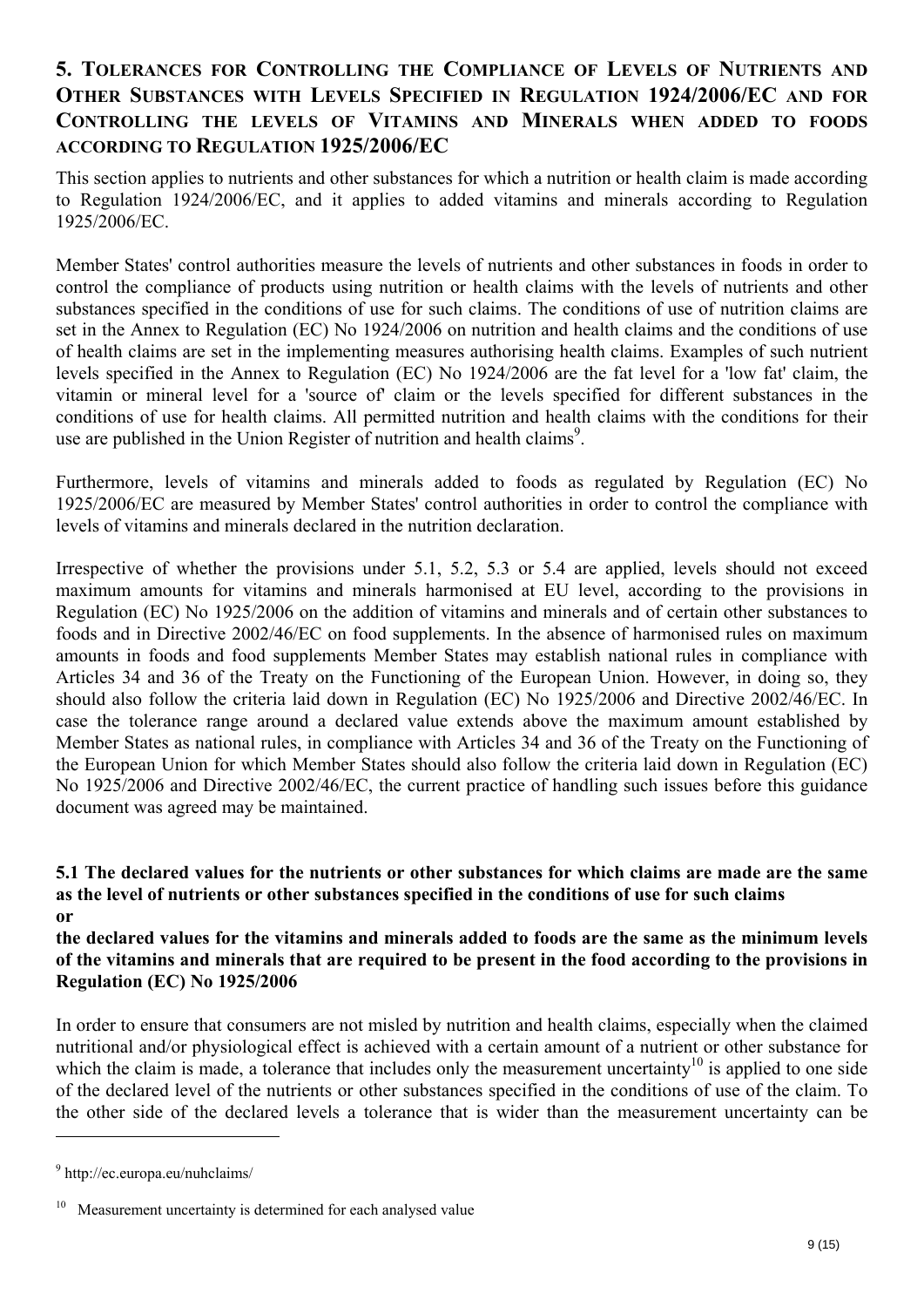accepted. The levels of nutrients and other substances for the use of nutrition and health claims can be minimum or maximum levels. In case only a maximum but no minimum level is specified, for deviations to the maximum side only the measurement uncertainty is applied while deviations to the minimum side can be accepted within the tolerance range indicated in table 3 ('side 1 of tolerance' or 'side 2 of tolerance' respectively), below. In case only a minimum but no maximum level is specified, for deviations to the minimum side only the measurement uncertainty is applied while deviations to the maximum side can be accepted within the upper tolerance range indicated in table 3 ('side 1 of tolerance' or 'side 2 of tolerance' respectively).

For vitamins and minerals, for deviations to the minimum side only the measurement uncertainty is applied, while deviations to the maximum side can be accepted within the upper tolerance range indicated in table 3 ('side 1 of tolerance'); Furthermore, levels of vitamins and minerals added to foods as regulated by Regulation (EC) No 1925/2006/EC are measured by Member States' control authorities in order to control the compliance with levels of vitamins and minerals declared in the nutrition declaration. To the lower side, meaning below the declared values of the vitamins or minerals added to foods, a tolerance that only includes the measurement uncertainty is applied, while above the declared values deviations from the declared value can be accepted within the upper tolerance indicated in table 3 ('side 1 of tolerance').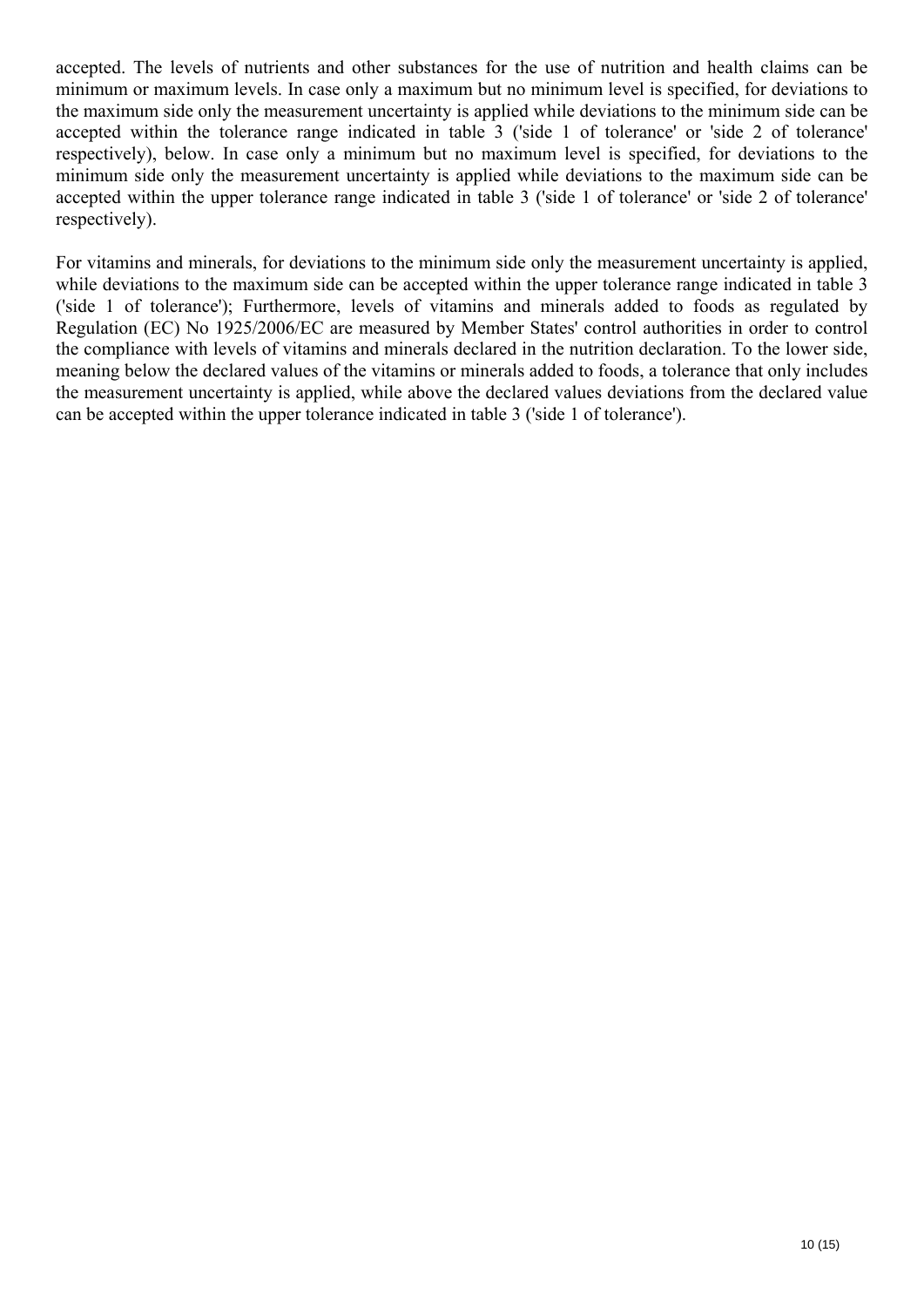**Table 3: tolerances for foods and food supplements for controlling the compliance of levels of nutrients and other substances with levels specified in Regulation 1924/2006/EC and for controlling the levels of vitamins and minerals when added to foods according to Regulation 1925/2006/EC** 

|                                        | Tolerances for foods and food supplements                                                                                    |                                                                                     |  |  |  |
|----------------------------------------|------------------------------------------------------------------------------------------------------------------------------|-------------------------------------------------------------------------------------|--|--|--|
|                                        | Side 1 of tolerance<br><i>(includes)</i><br>uncertainty<br>of<br>the<br>side<br>to<br>measurement<br>specified, $+$ or $-$ ) | Side 2 of tolerance                                                                 |  |  |  |
| <b>Vitamins</b>                        | $+50\%**$                                                                                                                    | - measurement uncertainty                                                           |  |  |  |
| <b>Minerals</b>                        | $+45%$                                                                                                                       | - measurement uncertainty                                                           |  |  |  |
| Carbohydrate*,<br>Protein*,<br>Fibre*  | $10$ g per 100 g:<br>$+4g$<br>10-40 g per $100$ g:<br>$+40%$<br>$>40$ g per 100 g:<br>$+16g$                                 | - measurement uncertainty<br>- measurement uncertainty<br>- measurement uncertainty |  |  |  |
| Sugars*                                | $10$ g per 100 g:<br>$-4g$<br>10-40 g per $100$ g:<br>$-40%$<br>$>40$ g per 100 g:<br>$-16g$                                 | + measurement uncertainty<br>+ measurement uncertainty<br>+ measurement uncertainty |  |  |  |
| Fat*                                   | $10$ g per 100 g:<br>$-3g$<br>10-40 g per $100$ g:<br>$-40%$<br>$>40$ g per 100 g:<br>$-16g$                                 | + measurement uncertainty<br>+ measurement uncertainty<br>+ measurement uncertainty |  |  |  |
| Saturates*                             | $<$ 4 g per 100 g:<br>$-1.6$ g<br>$\geq$ 4g per 100 g:<br>$-40%$                                                             | + measurement uncertainty<br>+ measurement uncertainty                              |  |  |  |
| Mono-unsaturates*,<br>Polyunsaturates* | $<$ 4 g per 100 g:<br>$+1.6$ g<br>$\geq$ 4g per 100 g:<br>$+40%$                                                             | - measurement uncertainty<br>- measurement uncertainty                              |  |  |  |
| Sodium                                 | $< 0.5$ g per 100 g:<br>$-0.3 g$<br>$≥0.5$ g per 100 g:<br>$-40%$                                                            | + measurement uncertainty<br>+ measurement uncertainty                              |  |  |  |
| Salt                                   | $\leq$ 1.25 g per 100 g:<br>$-0.75$ g<br>$≥1.25$ g per 100 g:<br>$-40%$                                                      | + measurement uncertainty<br>+ measurement uncertainty                              |  |  |  |

\*Not applicable to sub-categories

\*\* for vitamin C in liquids, higher upper tolerance values could be accepted

### **Example 3:**

- A food product with added vitamin C and a claim 'source of vitamin C' that does not contain naturally occurring vitamin C
- Conditions of use for the claim: 15% of daily reference intake (80 mg) per 100 g  $= 12$  mg vitamin C/100 g
- Nutrition declaration of the product: vitamin C: 12 mg/100 g
- According to the rounding rules of section 6 this equals to 11.5 to 12.4 mg vitamin C /100g

Case 1) Official control finds a vitamin C content of 9.6 mg/100 g, the associated measurement uncertainty is  $\pm$  1.92 mg/100 g (a specific measurement uncertainty of 20% is assumed for this analysis):  $9.6 + 1.92 = 11.52$ ; this product is found to be within the tolerance range according to the criteria laid down in section 5.1

Case 2) Official control finds a vitamin C content of 9.5 mg  $\pm$  1.9 mg/100 g (a specific measurement uncertainty of 20 % is assumed for this analysis): the value is outside the lower tolerance range according to the criteria laid down in section 5.1 and section 2.4 should be considered which gives examples of factors to be taken into account when the measured value is outside the tolerance for the declared value.

Case 3) Official control finds a vitamin C content of 17 mg/100 g which is within the upper tolerance range according to the criteria laid down in section 5.1; the upper tolerance equals the upper value (here 12.4 mg) plus the upper tolerance for vitamin C from table 3 which is 50%; (50 % of 12.4 = 6.2); 12.4 +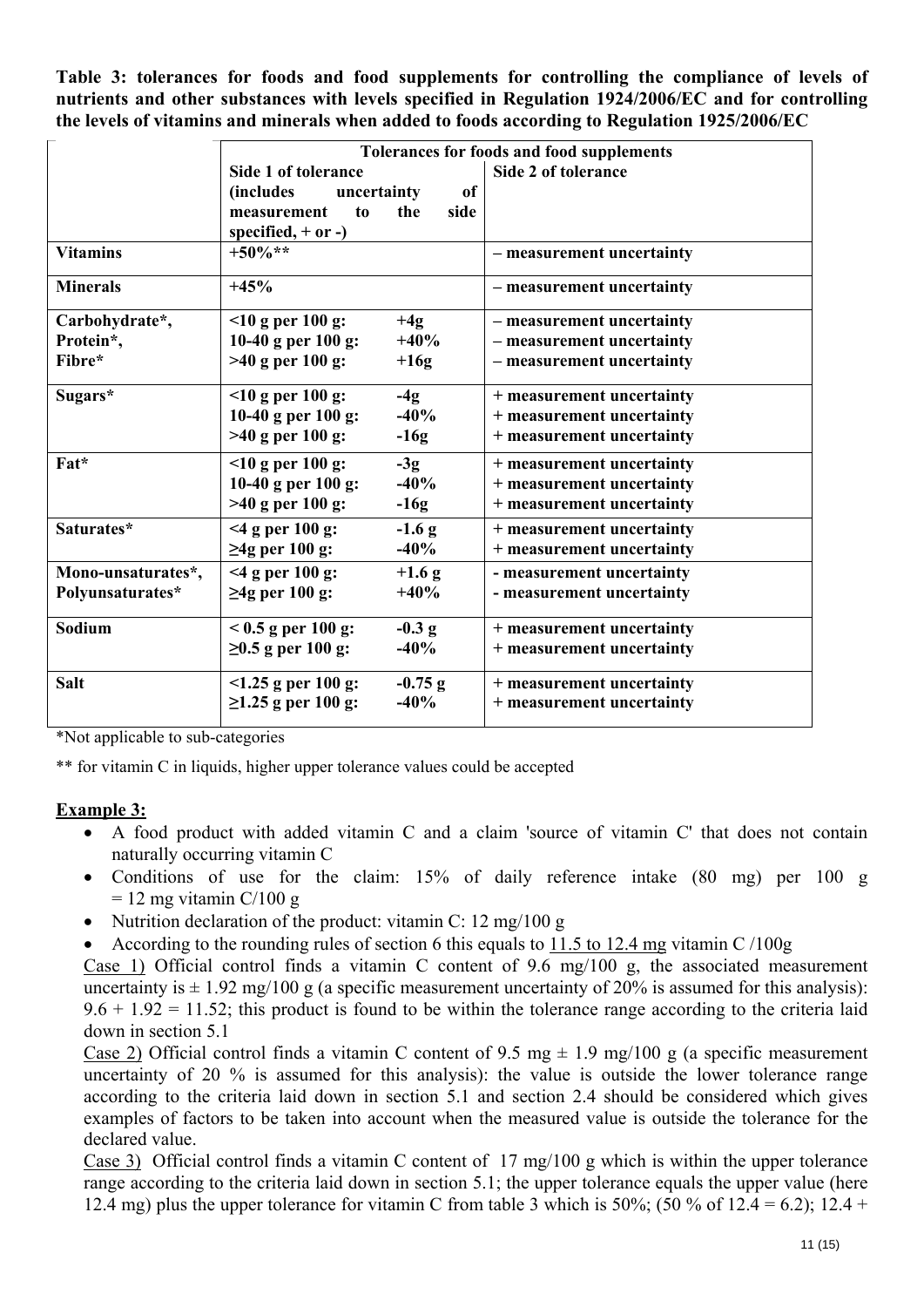$6.2 = 18.6$  mg/100 g and according to the rounding guidelines of section 6 the upper bound tolerance will be  $19 \text{ mg}/100 \text{ g}$ 

Case 4) Official control finds a vitamin C content of 23 mg/100 g which is outside the upper tolerance range according to the criteria laid down in section 5.1 (see case 3); section 2.4 should be considered which gives examples of factors to be taken into account when the measured value is outside the tolerance for the declared value

## **Example 4:**

- A food product with a 'reduced fat' claim, the fat content of the similar product is 40 g
- Conditions of use for the claim: at least a 30% reduction of fat compared to a similar product
- Nutrition declaration of the product: fat: 28 g/100 g
- According to the rounding rules of section 6 this equals to 27.5 to 28.4 g fat  $/100 g$

Case 1) Official control finds a fat content of 29 g/100 g, the associated measurement uncertainty is  $\pm$ 0.87 g/100 g (a specific measurement uncertainty of  $\pm$  3 % is assumed for this analysis); this product is found to be within the tolerance range according to the criteria laid down in section 5 since the found value minus the associated measurement uncertainty is within the acceptable range of the declared value; 29 - 0.87 = 28.13  $g/100$  g and according to the rounding guidelines of section 6 the upper bound tolerance will be 28 g/100 g

Case 2) Official control finds a fat content of 30  $\pm$  0.9 g/100 g (a specific measurement uncertainty of  $\pm$ 3 % is assumed for this analysis); the value is outside the upper tolerance since the found value minus the associated measurement uncertainty is outside the acceptable range of the declared value:  $30 - 0.9 =$ 29.1 g/100 g and according to the rounding guidelines of section 6 the upper bound tolerance will be 29 g/100 g and section 2.4 should be considered which gives examples of factors to be taken into account when the measured value is outside the tolerance for the declared value.

Case 3) Official control finds a fat content of 20  $g/100$  g which is within the lower tolerance range according to the criteria laid down in section 5; the lower tolerance equals the lower value (here 27.5 g) minus (according to information provided in Table 3) 40 % of 27.5 which equals 11 g;  $27.5 - 11 = 16.5$  $g/100$  g, rounded to 17  $g/100$  g;

Case 4) Official control finds a fat content of 16 g/100 g which is outside the lower tolerance range according to the criteria laid down in section 5 (see case 3); section 2.4 should be considered which gives examples of factors to be taken into account when the measured value is outside the tolerance for the declared value.

**5.2 The declared values for the nutrients or other substances for which claims are made exceed the minimum levels or are below the maximum levels specified in the conditions of use for such claims to an extent, that if the tolerances from table 1 (for foods other than food supplements) or table 2 (for food supplements) are applied around these declared values, the overall tolerance range would not overlap with the levels of nutrients or other substances specified in the conditions of use for such claims** 

**or** 

**the declared values for the vitamins and minerals added to foods exceed the minimum levels of vitamins and minerals that are required to be present in the food according to the provisions in Regulation (EC) No 1925/2006 to an extent, that if the tolerances from table 1 are applied around these declared values, the overall tolerance range would not overlap with the minimum levels of vitamins and minerals that are required to be present in the food according to the provisions in Regulation (EC) No 1925/2006** 

In this case, the tolerance values from table 1 for foods other than food supplements and the tolerance values from table 2 for food supplements apply.

### **Example 5:**

• A food product with added vitamin C and no claim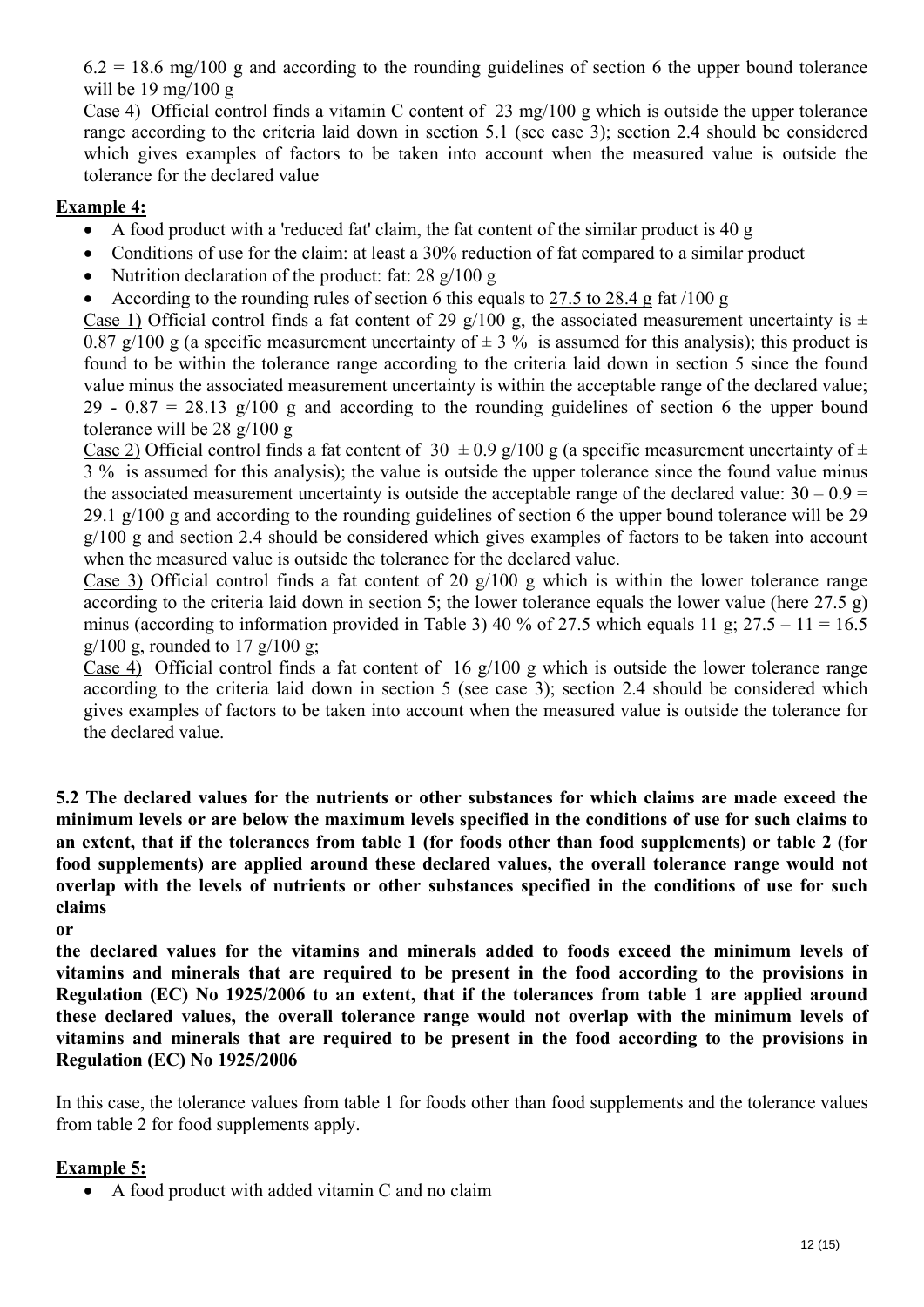- Minimum amount of vitamin C to be provided in 100 g of the product: 15% of daily reference intake (80 mg) per 100 g = 12 mg vitamin C/100 g
- Nutrition declaration of the product: vitamin C: 24 mg/100 g
- According to the rounding rules of section 6 this equals to  $23.5$  to  $24.4$  mg vitamin C /100g
- If the tolerances for vitamin C from table 1 are applied  $(-35\% +50\%)$ , this would lead to a lower tolerance: lower value (23.5) minus 35%; (35% of 23.5 = 8.225 mg) = 15.275 mg/100 g and according to the rounding guidelines of section 6 the lower bound tolerance will be 15 mg/100 g; this value is above the minimum level required in the product (12 mg/100 g), therefore the provisions explained in 5.2 apply, the tolerances from table 1 are applied.
- Upper tolerance: upper value (24.4) plus the upper tolerance for vitamin C from table 1, section 3 which is 50% (50% of 24.4 = 12.2 mg) = 36.6 mg/100 g and according to the rounding guidelines of section 6 the upper bound tolerance will be 37 mg/100 g
- If official control finds a vitamin C content: - in the range of 15 to 37 mg/100 g this product is found to be within the tolerance range according to the criteria laid down in 5.2;

- between the declared value and the lower tolerance range, control of compliance with section 2.3 should be considered;

 $\bullet$  - that is outside the range of 15 to 37 mg/100 g, section 2.4 should be considered which gives examples of aspects to be taken into account when the measured value is outside the tolerance for the declared value.

**5.3 The declared values for the nutrients or other substances for which claims are made exceed the minimum levels or are below the maximum levels specified in the conditions of use for such claims to an extent, that if the tolerances from table 1 (for foods other than food supplements) or table 2 (for food supplements) are applied around these declared values, the overall tolerance range would overlap with the levels of nutrients or other substances specified in the conditions of use for such claims** 

**or** 

**the declared values for the vitamins and minerals added to foods exceed the minimum levels of vitamins and minerals that are required to be present in the food according to the provisions in Regulation (EC) No 1925/2006 to an extent, that if the tolerances from table 1 are applied around these declared values, the overall tolerance range would overlap with the minimum levels of vitamins and minerals that are required to be present in the food according to the provisions in Regulation (EC) No 1925/2006** 

In this case, if a nutrition and health claim is made for nutrients or other substances, a tolerance range of the overall magnitude specified under 'side 1 of tolerance' in table 3 is applied to the minimum levels or the maximum levels of the nutrients or other substances for which claims are made as specified in the conditions of use for such claims.

For vitamins and minerals added to foods as regulated by Regulation (EC) No 1925/2006/EC, a tolerance range of the overall magnitude specified under 'side 1 of tolerance' in table 3 is applied to the minimum levels of the vitamins and minerals required to be present in the food according to the provisions in Regulation (EC) No 1925/2006.

The tolerance range described in 5.3 includes the uncertainty of measurement associated with a measured value. Therefore, no further allowance for uncertainty of measurement has to be made when deciding whether a measured value is compliant with the declared value.

## **Example 6:**

- A solid food product with a 'low in sugars' claim
- Conditions of use for the claim: maximum 5 g of sugars per 100 g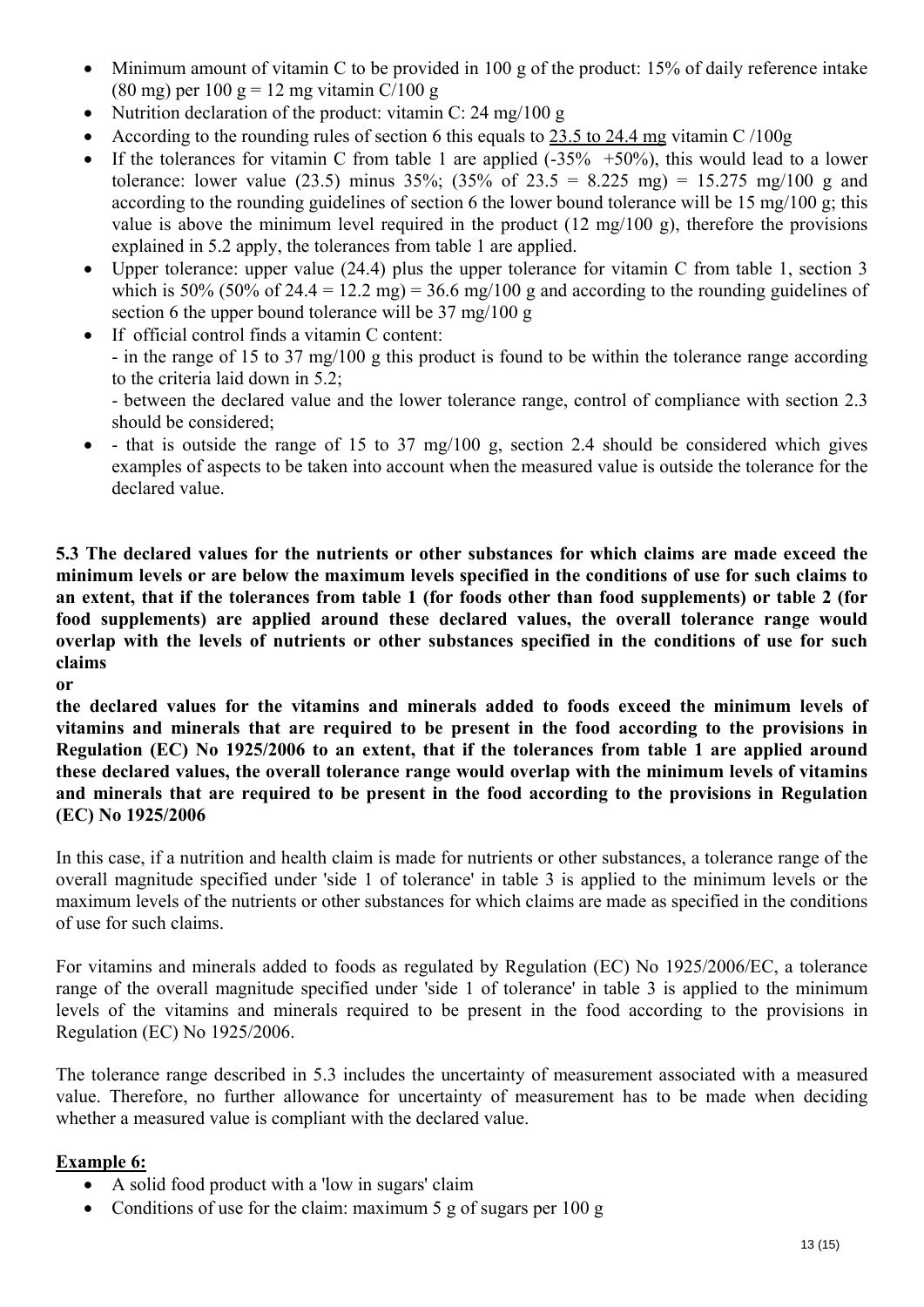- Nutrition declaration of the product: sugars: 4.1 g/100 g
- According to the rounding rules of section 6 this equals to 4.05 to 4.14 g sugars /100 g
- If the tolerances for sugars from table 1 are applied  $(\pm 2 \text{ g})$ , this would lead to an upper tolerance: upper value (4.14) plus 2 g = 6.14 g/100 g and according to the rounding guidelines of section 6 the upper bound tolerance will be 6.1 g/100 g; the tolerance range from table 1 would overlap with the maximum level of 5 g sugars per 100 g according to the conditions for the claim made. Therefore, the provisions explained in 5.3 apply, the overall magnitude specified in side 1 of tolerance table in table 3 (-4 g) is applied to the maximum level of sugars specified in the conditions for the claim (5 g). According to the rounding guidelines of section 6 the upper bound tolerance will be 5.0 g and the lower bound tolerance will be 1.0 g.
- If official control finds sugars content:
- - in the range of 1.0 to 5.0 g/100 g this product is found to be within the tolerance range according to the criteria laid down in 5.3;
- $\bullet$  that is outside the range of 1.0 to 5.0 g/100 g, section 2.4 should be considered which gives examples of aspects to be taken into account when the measured value is outside the tolerance for the declared value.

### **5.4 A claim is made for nutrients or other substances which specifies a level that exceeds the minimum levels or is below the maximum levels specified in the conditions of use for such claims**

In order to ensure that consumers are not misled by nutrition and health claims, in this case, the provisions of 5.1 apply.

## **Example 7:**

- A food product with a claim 'high in fibre, contains 12 g of fibre per 100g', it contains only 2 g of fibre per 100 kcal
- Conditions of use for the claim: minimum 6 g of fibre  $/ 100$  g
- Nutrition declaration of the product: fibre:  $12 \frac{g}{100}$  g
- According to the rounding rules of section 6 this equals to 11.5 to 12.4 g fibre /100g
- In the claim a level of fibre is specified that exceeds the minimum level specified in the conditions of use for such a claim (6 g/100 g). Therefore, the provisions explained in 5.4 apply, which means 5.1 applies.

Case 1) Official control finds a fibre content of 9.6 g/100 g, the associated measurement uncertainty is  $\pm$ 1.92 g/100 g (a specific measurement uncertainty of 20% is assumed for this analysis),  $9.6 + 1.92 =$ 11.52 g, the measurement uncertainty can explain that the value found is below the value declared; this product is found to be within the tolerance range according to the criteria laid down in section 5.1

Case 2) Official control finds a fibre content of 8.1 g  $\pm$  1.62 g/100 g (a specific measurement uncertainty of 20 % is assumed for this analysis),  $8.1 + 1.62 = 9.72$  g: the value is outside the lower tolerance range according to the criteria laid down in section 5.1 and section 2.4 should be considered which gives examples of factors to be taken into account when the measured value is outside the tolerance for the declared value.

Case 3) Official control finds a fibre content of 14.5 g/100 g which is within the upper tolerance range according to the criteria laid down in section 5.1; the upper tolerance equals the upper value (here 12.4) g) plus the upper tolerance for fibre from table 3 which is  $+40\%$ ; (40 % of 12.4 = 4.96); 12.4 + 4.96 = 17.36 g/100 g and according to the rounding guidelines of section 6 the upper bound tolerance will be 17  $g/100 g$ 

Case 4) Official control finds a fibre content of 18.1 g/100 g which is outside the upper tolerance range according to the criteria laid down in section 5.1 (see case 3); section 2.4 should be considered which gives examples of factors to be taken into account when the measured value is outside the tolerance for the declared value.